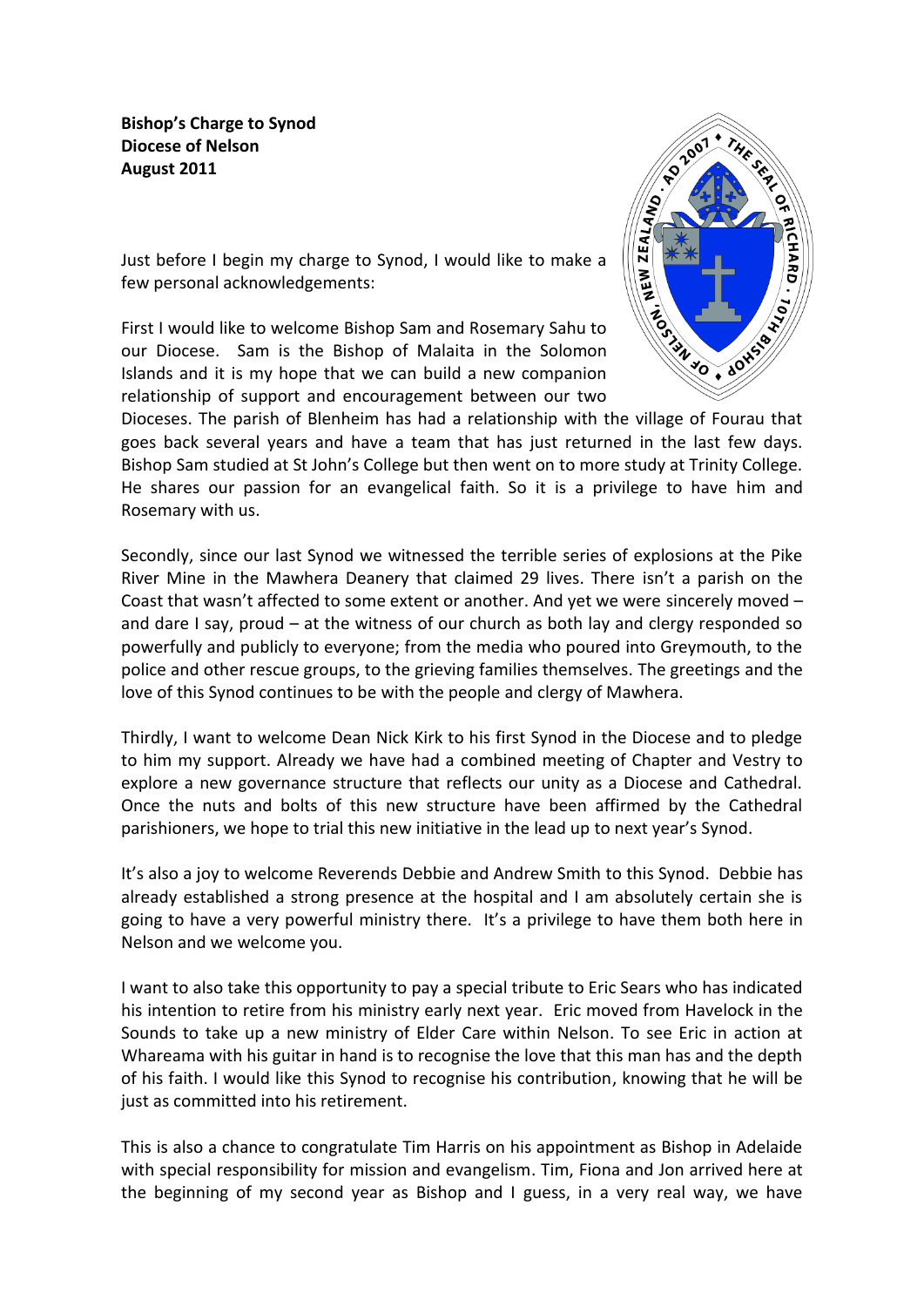formed each other. Bishopdale College is so strong today because of Tim's vision and his leadership. We will miss them, but know that strong links have been made that will continue.

Finally, I would like to acknowledge John and Dawn Stringer who will be retiring from ministry at the end of the year and will be moving from Reefton to live in Christchurch. I had the privilege of working with John and Dawn when they first moved from Christchurch to Blenheim. I was thrilled for them when Bishop Derek came and asked them if they would accept the position in Reefton, knowing that it would not come with a full stipend. And they accepted without hesitation. They are an epitome for me of a servant ministry, and that has been strongly recognised within the parish of the Grey Valley. They have been accepted within the community – which takes time. And just at the point when their ministry is beginning to bear real fruit, health concerns have meant they feel it is time to move. Again, I would like this Synod to recognise their ministry.

Let me tell you a tale of two churches.

**.** 

The first sermon preached in New Zealand took place on Christmas day 1814 in Oihi, in the Bay of Islands. The CMS missionary, Samuel Marsden took as his text Luke 2:10 *'Behold I bring you glad tidings of great joy that will be for all people.'* He came at the invitation of Ruatara, the chief of Nga Puhi whom he had met in Port Jackson – Sydney.

Ruatara and the Nga Puhi people gave Marsden land to build a mission station at Rangihoua and Ruatara and his Uncle Hongi Hika, who succeeded him as chief, offered these first Christian missionaries their protection. It was a pretty tough beginning. Despite their deep love and respect for the Maori people – they didn't have one single convert for 16 years, but the mission was established. It wasn't until the next wave of CMS missionaries (including Henry Williams and Octavius Hadfield) that Christianity began to flourish and spread among the Maori people.

This quote comes from an article by Duncan Roper that appeared in the 2011 New Vision Handbook:

*'The basic thrust of mission policy prior to the signing of the Treaty of Waitangi was one that was evangelistic but otherwise culturally supportive of Maori interests in respect of language, land and social structure.'* <sup>1</sup>

It's pretty clear that Christianity grew through the teaching and preaching of these early missionaries and the evangelistic journeys of some of their new converts.

One such convert took the name of Abraham at his baptism by Bishop Selwyn after having given his life to Christ following his dramatic healing from serious illness - the day before during Selwyn's visit to Motueka. Aperahama Te Mate Mate then took the Christian Gospel to Te Tai Poutini – Westland. By the time the first Europeans had set foot over there, the whole of the Maori population in Westland had embraced Christianity. In fact when Brunner and Heaphy were setting out on the first European exploration of the West

 $1$  The British Missionary Effort in New Zealand: A Beachhead for Colonialism? Dr Duncan Roper New Vision New Zealand Vol IV (2011) MissionKoru 2011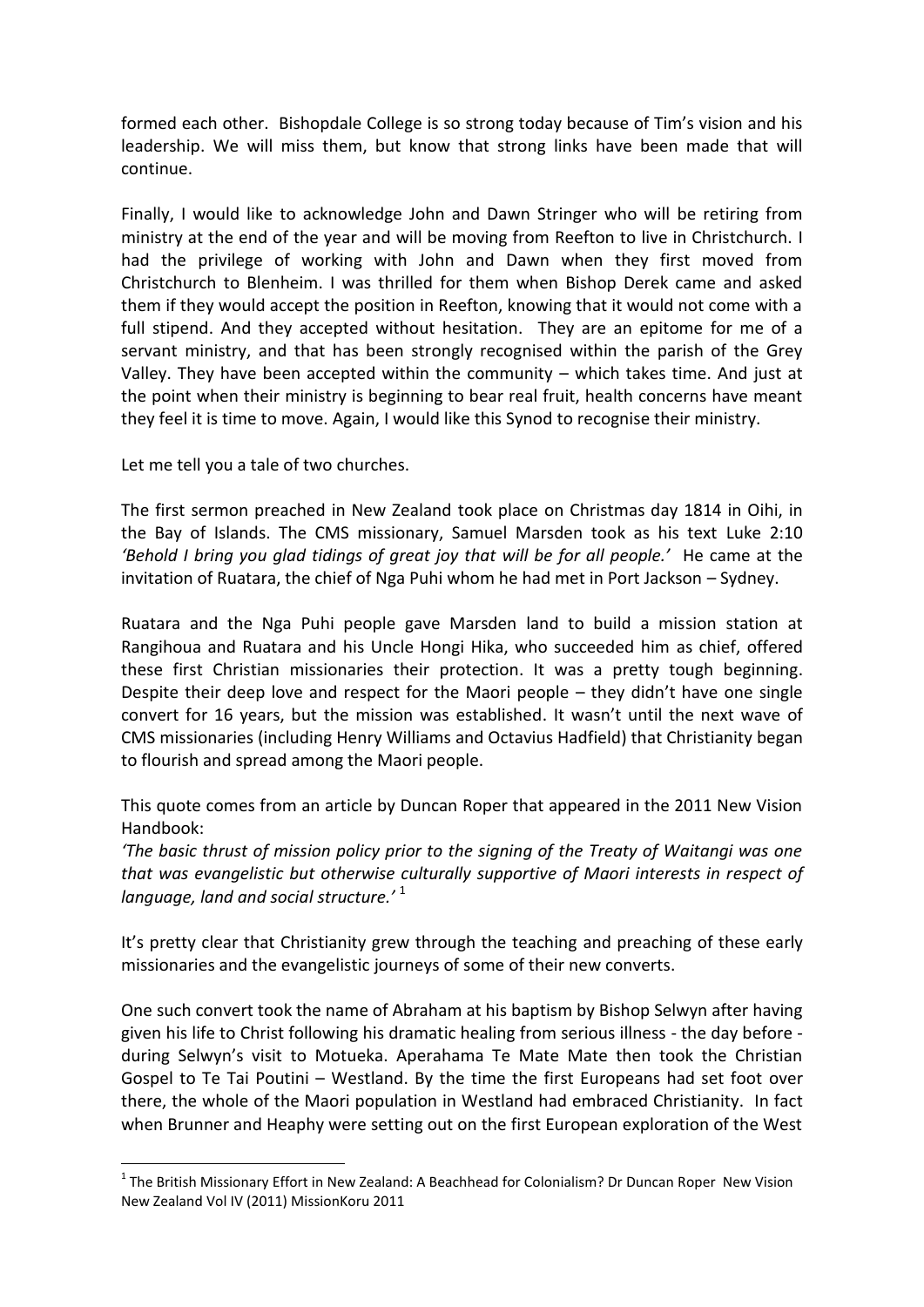Coast they met Aperahama, just south of the Ngakawau River, on his way back over to Nelson, so that his son and daughter could be baptised by the Anglican missionaries there. This was without any doubt a missional church.

Then there was another church beginning to spring up throughout the 1840's. It came alongside the waves of settlers that were coming in to Aotearoa / New Zealand from Britain. The growth of this church was strongly encouraged by the New Zealand Company who were of course responsible for so much of the illegal and immoral acquisition of land.

The following note appeared in the  $23<sup>rd</sup>$  Report of the Company in 1847: *'The aim of this company is not confined to mere emigration. It's object is to transplant English Society.... our laws, our customs, associations, habits, manners, feelings, everything of England, in short, but the soil.'*

This church spread throughout New Zealand and wherever a community of settlers became established, a church would be built and a clergyman installed to attend to the spiritual needs of the settlers; to preach on Sunday; baptise, marry and bury. The English Parish structure was embraced and new Dioceses were formed. In the years following the signing of the Treaty of Waitangi and the subsequent Maori Land Wars, this church became the dominant expression of Anglicanism in New Zealand. It was a settler church.

I'm spending quite a bit of time telling this story for a reason. Peter Lineham, the Associate Professor of History and Head of the School of Social and Cultural Studies at Massey University, presented a paper to this year's Christian Network Congress, entitled '200 years of Challenges to the Gospel in New Zealand.' Dr Lineham did an in depth study of the 2006 census figures which showed that the overall proportion of the population calling itself Christian had shrunk to 52%.

But he went one step further and looked at regional variations – where were the figures strongest and where were they weakest? And he discovered something quite revealing. In the areas where the missional church had been strong - in the more traditional Maori settlements such as Wairoa and Gisborne, the percentage of the population defining themselves as Christian was still relatively high: 72% in Wairoa and 67% in Gisborne.

Conversely, in those places where the settler church had become established, the percentage of the population calling themselves Christian was markedly lower: 47% in Tasman and 46% in Nelson - the lowest in New Zealand.

This presents us with a challenge because we, as a Diocese, have inherited the forms, practices and structures of the settler church. And, although we consider ourselves to be evangelical – we find it hard to be consistently evangelistic because so much of our time and resources are spent *maintaining* the structure.

One Vicar from within our Diocese commented last year that the money they had just raised to repaint the old church would have paid for a youth leader for two years. Maintenance is not a barrier to mission – it's the opposite of it!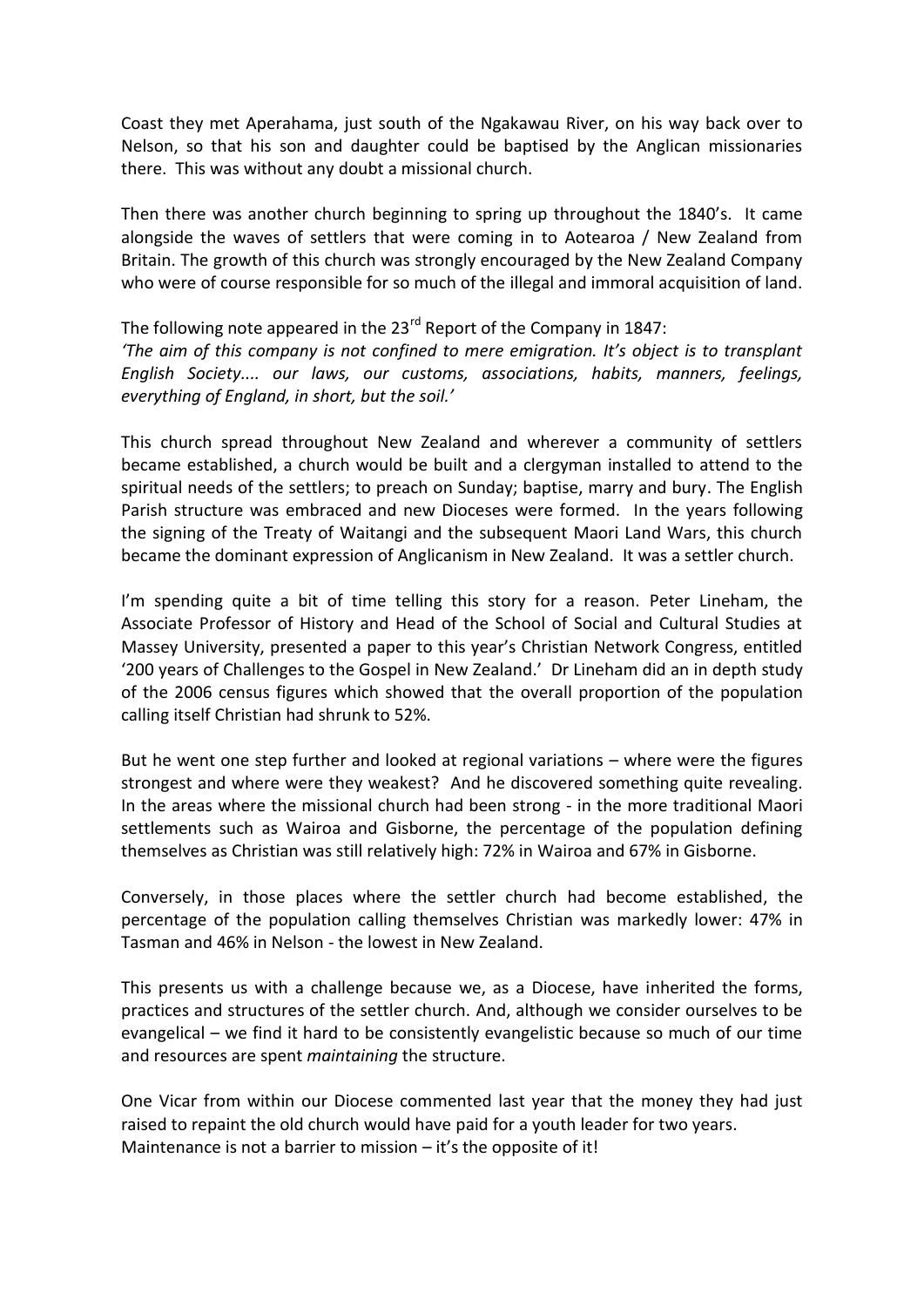So we've got some decisions to make.

- And the first one is really simple. Are we serious about being a missional church or would we rather preserve the status quo that is warm and familiar?
- And secondly, do the structures we have inherited (both physical structures and management structures) inhibit or encourage our mission?

Every one of my Synod charges since becoming Bishop, either in whole or in part, has touched on this theme and I guess I'll continue to do so until we begin to make the paradigm shift – because that's what it is – it's a different way of thinking about, and being, church.

Throughout Bishop Derek's ministry here we confirmed our identity as an evangelical Diocese; we are passionate about the centrality of scripture. My dream is that we *also* become an 'evangelistic' Diocese – or to use a more contemporary term – a 'missional' Diocese.

Let me fly a kite and suggest some of the changes that we might work toward over the next three or four years, as a way of making this paradigm shift. They are broad and, as much as I would have liked to, there is very little detail included because I am deliberately casting a vision rather than presenting a 'fait accompli'.

1. That the 26 parishes, that we have at present, **while retaining their unique identity**, begin the process of merging (or clustering together) to form 10 mission districts with a common mission action plan.

This is not, and will not be, some sort of forced amalgamation. Economic considerations might hasten the process in some areas and in other areas a parish vacancy might provide the momentum to 'look outside the square' as they consider future ministry. Still others might begin conversations with neighbours in order to facilitate new ministries. The development of shared Elder Care ministries has seen this cooperation already beginning to happen.

- 2. That the loneliness of the solo ministry unit be replaced by the strength and support of a team ministry.
- 3. Within these mission districts new expressions of church will be planted.
- 4. To revisit the whole concept of a cell-based church as the essential building block of a missional community.
- 5. The Diocesan Ministry Team will no longer function from a central office but will exercise their ministry from within one of these mission districts; including the ministry of the Bishop!
- 6. Synod will begin to have a missional focus rather than a structural one.

It's a challenging call – but not a unique one. There are many other Dioceses across the Anglican Church that are moving in a similar direction. But it might be unique, and therefore rather daunting, to us here in Aotearoa / New Zealand.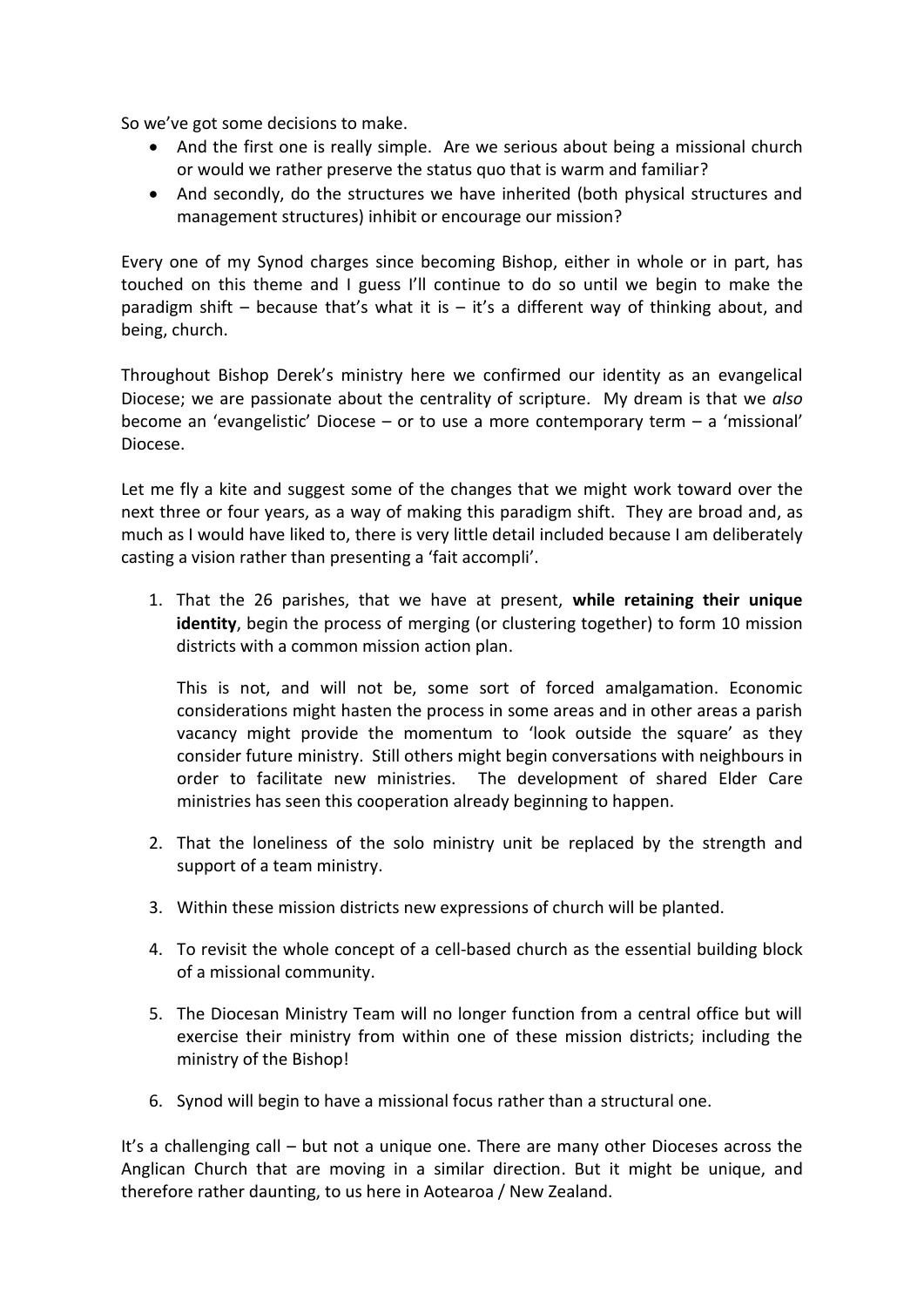I'd like to quickly describe three characteristics of a missional church:

Firstly, it will always be a serving church.

It will always be looking for new ways of reaching out into the local community; responding to the needs of that community. And for no other reason except to build relationship because relationship is the seed-bed of mission. In the story of Jesus' encounter with the Samaritan woman that I referred to last evening, Jesus didn't introduce himself until a rapport had been established – it all began with the request for a drink of water.

Secondly, a missional church will always be a witnessing church.

There used to be a saying in church growth circles that 'new Christians make new Christians.' Last night I briefly reflected on the Samaritan woman who had just experienced the redeeming grace of Jesus and the first thing she did was leave her water jar and head back into town and tell people of her experience and encourage them to come and see Jesus themselves. This wasn't some five-fold strategy for evangelism that she was following or some covert plan to convince others they should accept Jesus as their Lord and Saviour. When and how did we lose the confidence and courage to share our own stories, simply and transparently?

Thirdly, a missional church will always be a confessional church.

In the wake of all the changes that the Anglican Communion is experiencing it is important to note that at the heart of our faith is the confession that Jesus Christ is Lord. If we lose that, then we have lost our mission.

Early last year, at the launch of the Institute of New Anglicanism – that dimension of Bishopdale Theological College that prepares people for the Church of tomorrow - I shared the following table that looked at the new paradigm for ministry within a missional framework. It is not original – it came from Bob Jackson in his book 'The Road to Growth' – where he lists the following skills that future clergy and lay people will need:

| Clergy that are:               |             |                                          |
|--------------------------------|-------------|------------------------------------------|
| Leaders in mission             | more than   | Pastors to the flock                     |
| Church planters                | more than   | Church curators                          |
| <b>Missionaries</b>            | more than   | Chaplains                                |
| Pioneers                       | more than   | <b>Settlers</b>                          |
| <b>Entrepreneurs</b>           | more than   | Conformists                              |
| Managers of change             | more than   | Rocks of stability                       |
| Enablers of other's ministries | rather than | The corks in the bottle                  |
| Leaders of specialist teams    | rather than | Multi-competent dog-collars              |
| Inspirers of growth            | rather than | Managers of decline                      |
| Counter-culture leaders        | rather than | Establishment figures                    |
| Church Communities that are:   |             |                                          |
| Pioneering fresh expressions   | rather than | Maintaining existing forms               |
| Prepared to take risks         | rather than | Playing it safe                          |
| Relationship centred           | rather than | <b>Building centred</b>                  |
| Working together               | rather than | A group of independent operators         |
| Authentic adverts of Jesus     | rather than | Moral and authority figures of the State |
|                                |             |                                          |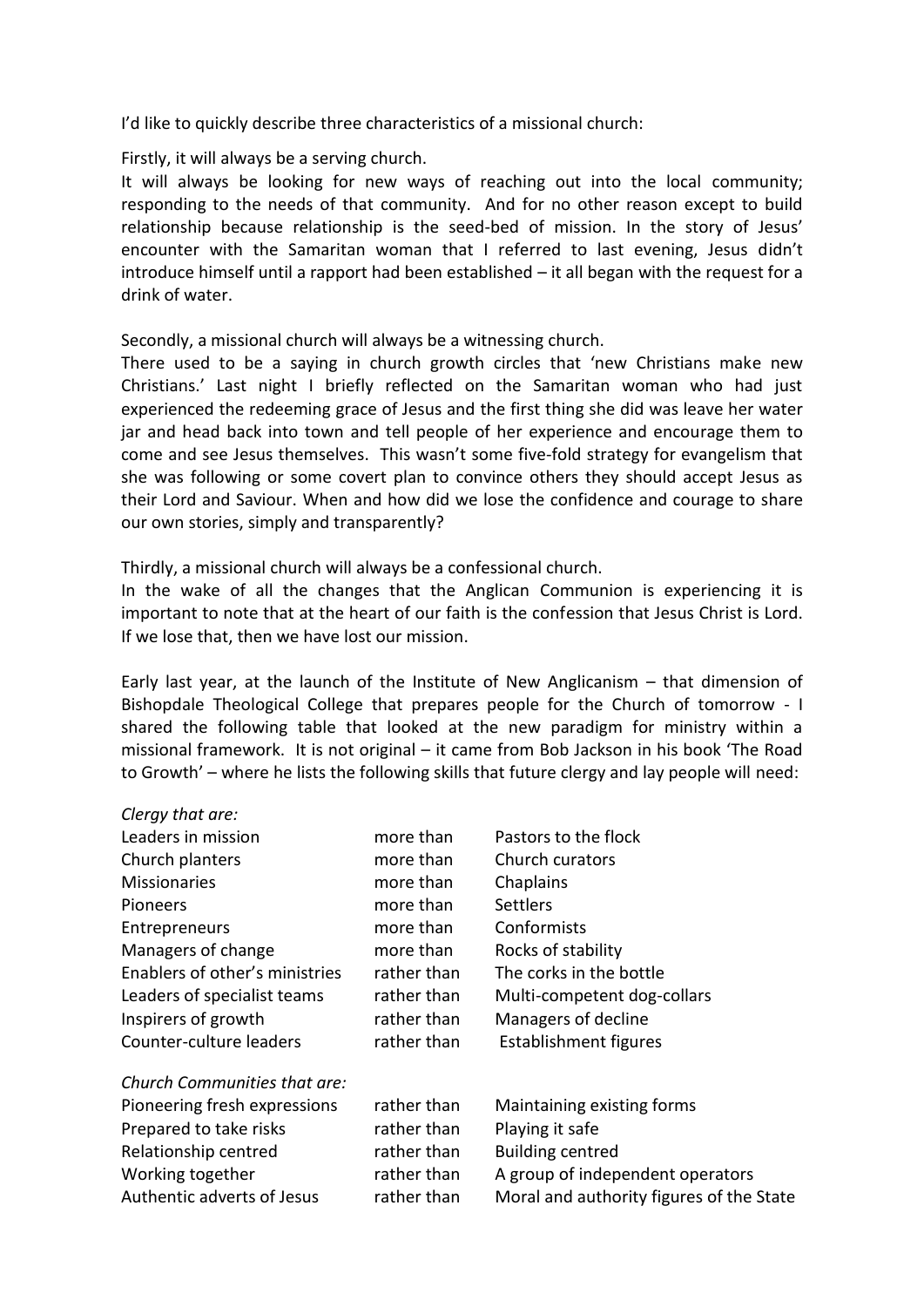So, the first two challenges that I alluded to last evening in my Synod sermon: the challenge of structure and of mission. The two are so closely related I couldn't separate them this morning. Jesus challenged the spiritual paradigm of this Samaritan woman who thought that faith was all tied up in a place and in forms of worship – on Mount Gerazim or in Jerusalem. Jesus didn't just touch up and re-hang the painting – he started with a whole new canvas.

## **My charge to Synod is**:

- To encourage and appoint a Standing Committee who can begin to plan and dream how we might progress on this transforming journey.
- To take this challenge back to our parishes and begin an audit of our parish life looking at those things that encourage our mission and those things that inhibit it.
- Begin to build relationships with neighbouring parishes, talking about common dreams and vision and looking for opportunities to share the differing gifts of ministry.

The third challenge that I mentioned last evening has to do with worship. Although there are some very special things happening all around the Diocese, I get a sense at times that, in our worship, we are spiritually tired. Or, as I said last evening, '*I get the impression that we are simply 'marking time' spiritually'.* 

We do fellowship well, but there isn't a sense of anticipation of what God might do during our corporate times of worship. We seem to come to worship with low expectations and therefore we are not disappointed. But neither are we changed. Sometimes I wonder if we are a little like the church of Ephesus in the book of Revelation who were challenged with having lost their 'first love'.

We do fellowship well – although sometimes we are not so good at the welcoming or incorporation of newcomers – but somewhere down the track we have lost our sense of awe and wonder at who God is and what he intends for us, his children.

In our Gospel reading last evening, Jesus talked to the Samaritan woman about 'true worshippers' who would worship 'in the Spirit and in truth.' The lack of any common interpretation on this passage in commentaries shows how carefully we need to approach it. But I do remember how vibrant our worship was here in this Diocese in the mid 90's when there was a balance of biblical exposition *and* an openness to the movement of the Holy Spirit. Incidentally this was also the time of our fastest growth as a Diocese.

I come down on the side of those commentators who see this balance of word and Spirit reflected in this passage and again I want to repeat something I said last night: *'my hope that our worship would be 'Bible centred', and therefore Christ-centred, for he is the heart of the biblical writings, the truth embodied; and at the same time 'Spirit-empowered' because this is where we experience the truth revealed.'*

I believe that balance is expressed in Paul's letter to the Ephesians when he prays that '*The God of our Lord Jesus Christ, the glorious Father, may give you the Spirit of wisdom and revelation, so that you may know him better.'*